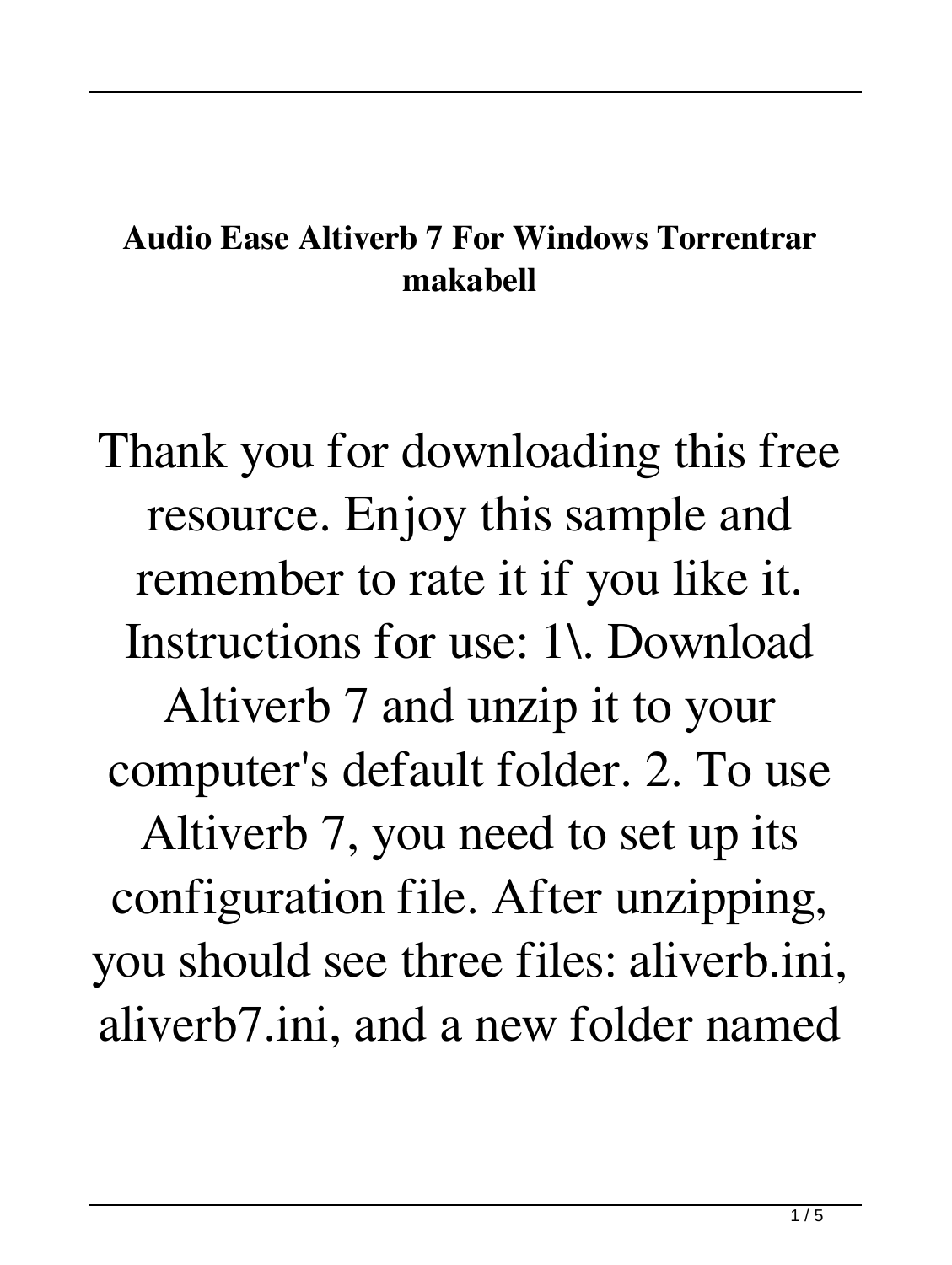Installs. Open the Installs folder with your favorite text editor, for example, TextEdit (Mac) or notepad (Windows). Open the aliverb.ini file inside. 3\. Open the aliverb7.ini file with your favorite text editor, for example, TextEdit (Mac) or notepad (Windows). Add the following information into it: In the aliverb.ini file, you will find the tab named "General" as follows: { VARIABLES  $| |$ ----> variables $[0]$ .type = "string"  $|---\rangle$  variables[0].name = "reverb\_space" |---->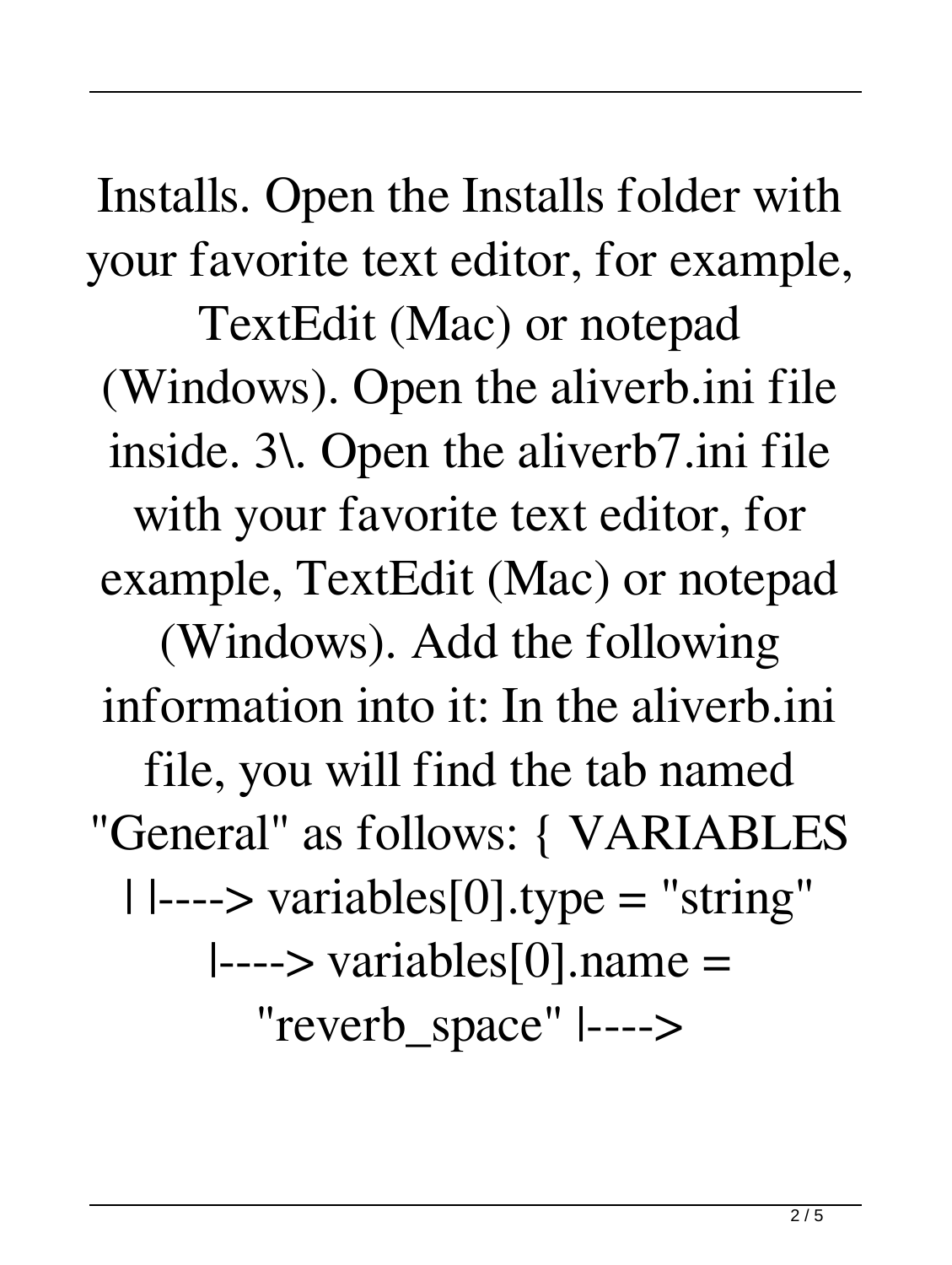variables[0].description = "Name of the reverb space for this channel." |----> variables[1].type = "list" |----> variables[1].name = "reverb\_layers" |----> variables[1].description = "List of reverb layers for this channel." |----> variables[2].type = "list" |----> variables[2].name = "midspace" |----> variables[2].description = "List of middle reverb spaces for this channel."  $|---\rangle$  variables [3].type = "list"  $|---|$  variables [3] name = "reverb\_sends" |----> variables[3].description = "List of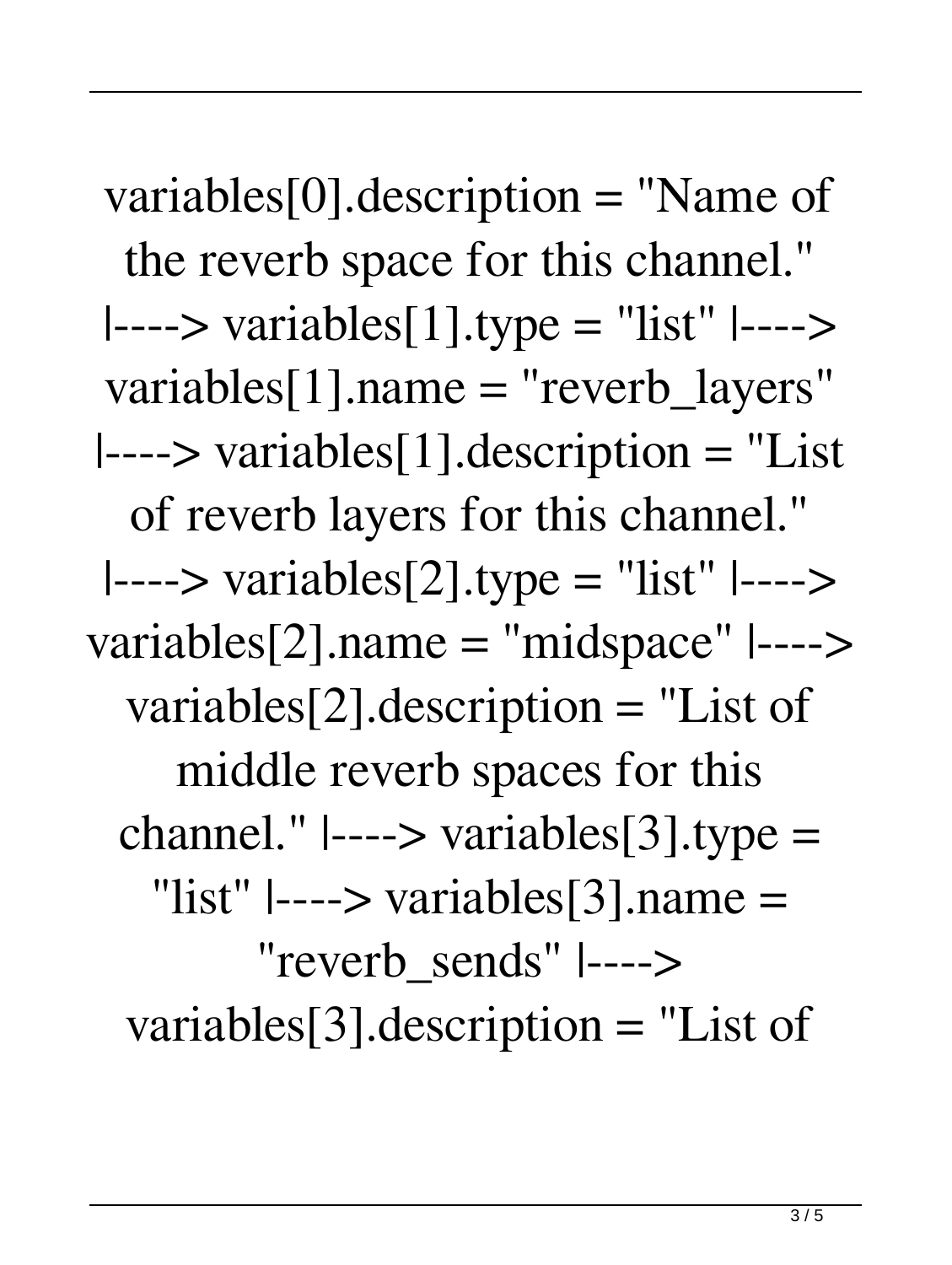reverb sends for this channel." |----> variables $[4]$ .type = "string"  $|---|$  $variables[4].name = "file" |---\rangle$ variables[4].description = "File for this channel." |----> variables[5].type  $=$  "string"  $|---\rangle$  variables[5].name  $=$ "folder

[Download](http://evacdir.com/deforming/pugs.ZG93bmxvYWR8a0IyTVhKbWRueDhNVFkxTWpRMk16QTFNSHg4TWpVM05IeDhLRTBwSUhKbFlXUXRZbXh2WnlCYlJtRnpkQ0JIUlU1ZA/QXVkaW8gRWFzZSBBbHRpdmVyYiA3IEZvciBXaW5kb3dzIFRvcnJlbnRyYXIQXV/workingfromhome/rosebud/putrescent/tokyo/)